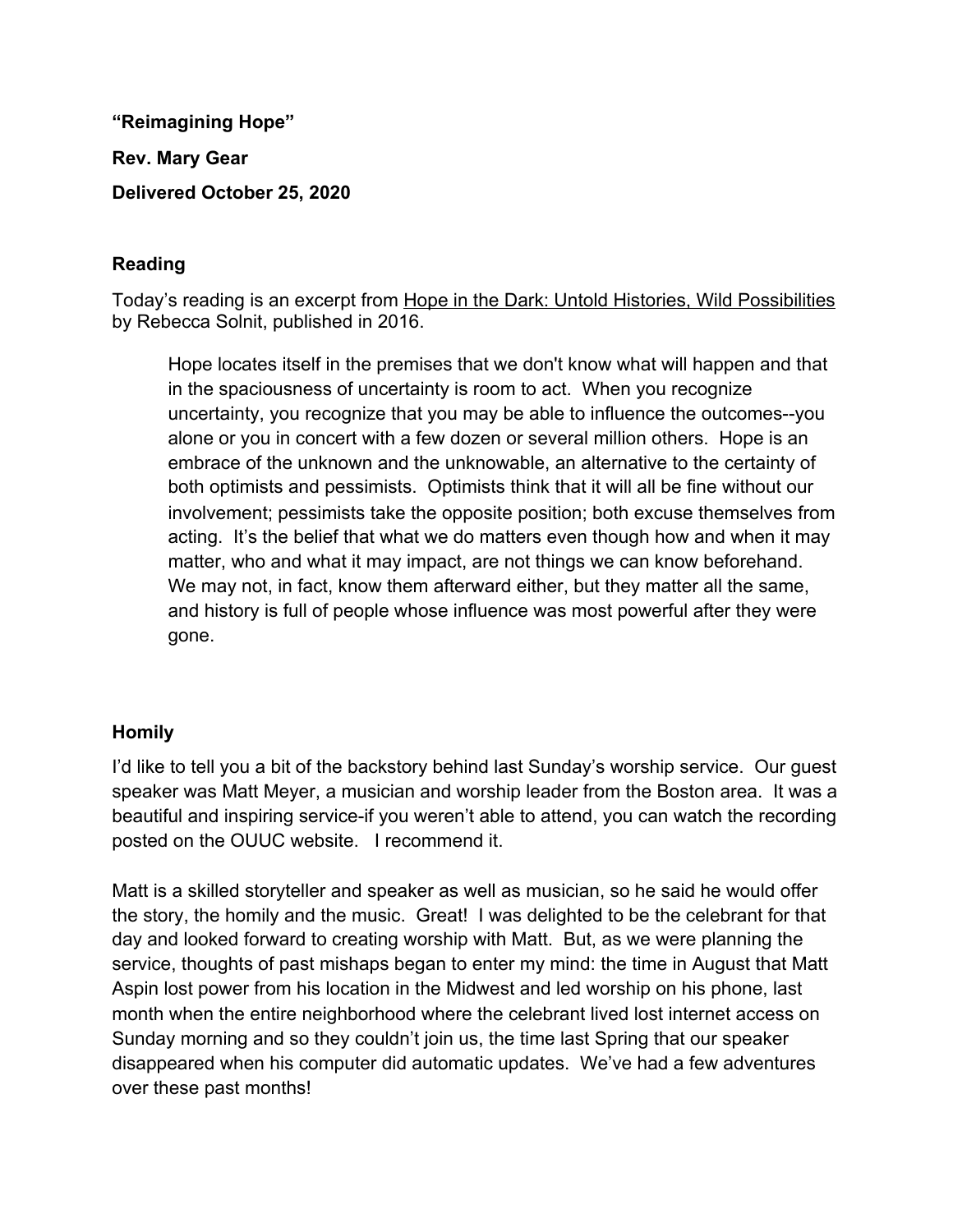And, so I did what I do when I am worried—I figured out Plan B. The Worship Arts Team and Tech Team as well as the OUUC staff know that I am all about Plan B these days. I asked Chris Parke if she would be the backup celebrant for me, and she graciously said yes. Then, what about back-up for Matt? Music, story and homily! So, that week I created a complete second service as back-up, with me as the speaker and Chris as celebrant. (Chris said yes again.) The file containing the service outline for that day is labeled Oct. 18, 2020. The file containing the back-up service is labeled Oct. 18, 2020-Plan B.

As we gathered and prepared for the Sunday morning service last week, Matt showed up! Yay! I showed up! Yay! Chris showed up! Yay! The Tech Team showed up and was gracious in finding the right script (not Plan B) and we offered the service. No one disappeared and Chris got to relax after a while.

There are many ways that we cope with uncertainty. Those who know me aren't surprised to learn that I cope by trying to create a sense of order and structure, I try to control what I can, and sometimes what I can't.

Writer Steve Petrow recently described his own life journey and listed some ways that we try to cope with uncertainty: we deny it, we fight it, we try to control it. I certainly recognized myself in that list, perhaps you recognize yourself, too.

Petrow tells of his first experience of intense uncertainty, which happened about 30 years ago when he received a cancer diagnosis. In the first phase, the doctor's orders were clear: surgery, chemotherapy, do this, don't do that. In the second phase, he continued treatment and monitoring but wasn't yet cured; he was in-between. The doctor's orders were not as clear cut, the outcome was uncertain, and there was a lot of waiting. He, too, tried to master the uncertainty by creating order; he meticulously planned his daily calendar in 15-minute increments.

Over time Petrow came to understand that uncertainty is a part of life, and so he developed ways to let out the feelings of uncertainty so they would not build up and overflow unexpectedly. His coping tools were sleep, therapy to put his experience into words, breathing exercises, and medication when needed.

In his recent article, Petrow compared his experience of 30 years ago with our current time. In COVID Phase 1, the directions were clear: stay home, wash your hands, wear a mask. As we moved into Phase 2 and Phase 3, there was and is more uncertainty, mixed messages from the state and the feds, conflicting stories in the media,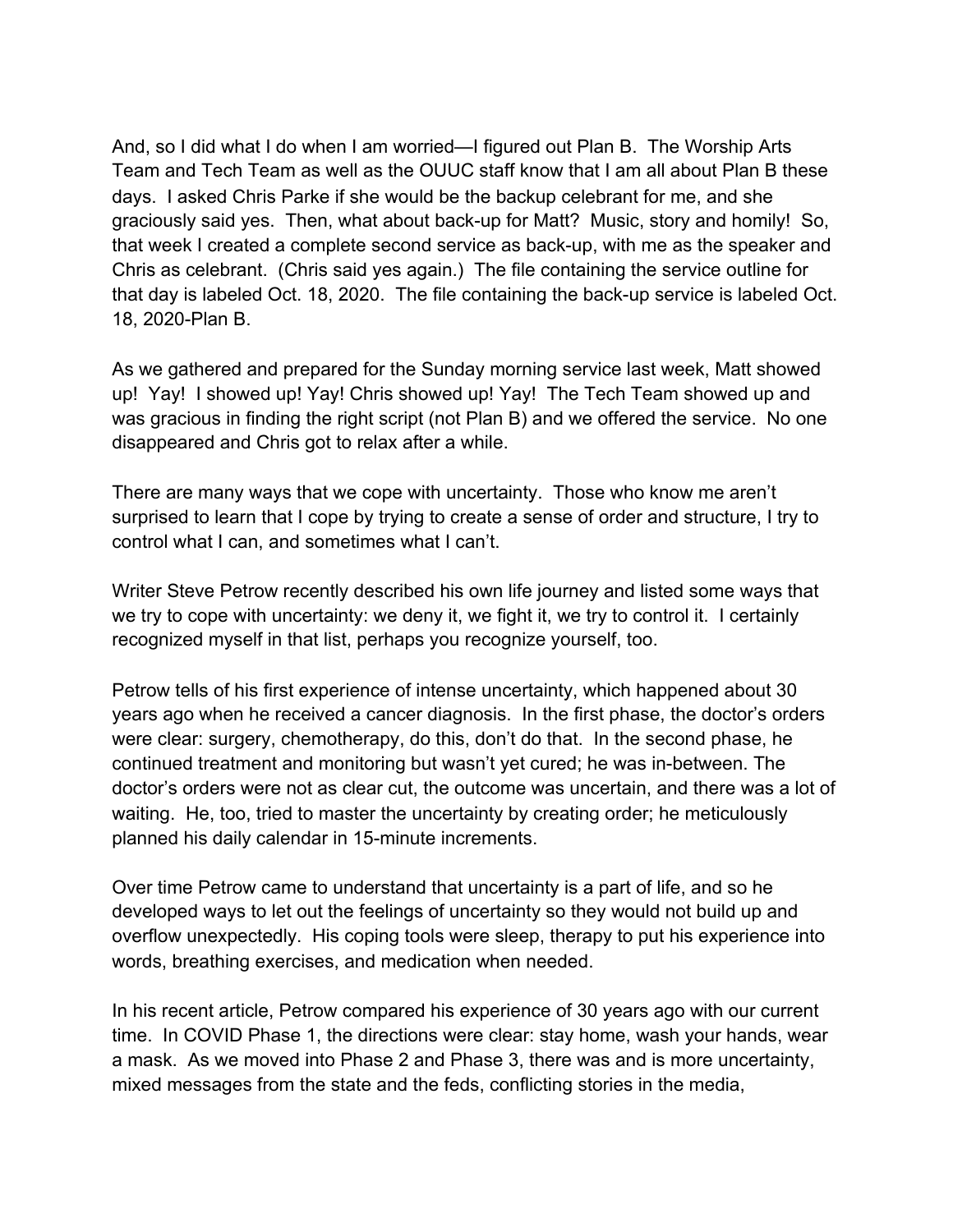uncertainty about what to do, especially as certain behavior is defined as political affiliation. We're in between what was and what will be, and uncertainty is everywhere.

Two weeks ago, I spoke about the acronym VUCA, V-U-C-A, which describes a situation that is volatile, uncertain, complex and ambiguous. We are in VUCA times, and one of the things that is uncertain is how long this time will last. The uncertainty of these times is compounded by not only COVID, but a campaign and election like we've never experienced before. Lots of uncertainty, and with uncertainty comes fear. Fear of the unknown, fear of what might be.

How do we hold on to hope when there is so much uncertainty and fear? On the other side of fear is hope. Psychologists suggest that both fear and hope are based in the same emotions, the difference is that one leads us away from something and one leads us toward something. Physiologically, our bodies respond to both in the same way: anticipation, excitement and trepidation can cause sweaty palms, increased heart rate and breathing, dilated pupils. One is in response to something we don't want to happen and one in response to something that we do want to happen.

But, even more than the feeling of longing or the response of our bodies, hope is a spiritual practice. Vaclav Havel (vatz-lave havell), playwright, dissident, and former President of Czechoslovakia and the Czech Republic said that hope:

…is an orientation of the spirit, an orientation of the heart. It transcends the world that is immediately experienced, and is anchored somewhere beyond its horizons. . . . Havel continues: I feel that its deepest roots are in the transcendental, just as the roots of human responsibility are…

When we orient our hearts and spirits toward hope, we don't deny the uncertainty and fear, we acknowledge those feelings and face them. Then we may realize, as Steve Petrow did, that in uncertainty and unpredictability there is hope. When the outcome is unknown, there is possibility, and where there is possibility, there is room for hope.

There is much written about what hope is not: it is not optimism, it is not the certainty that something will turn out well, it is not about predicting the future, it is not a willingness to invest in something headed for success, it is not passively waiting for things to be better. Havel wrote: "Hope is … the certainty that something makes sense, regardless of how it turns out." Writer Margaret Wheatley has reframed this to state that hope means discerning the work that is right to do, doing meaningful work that supports people and relationships without knowing the outcome. In the spaciousness of uncertainty, we can choose to act.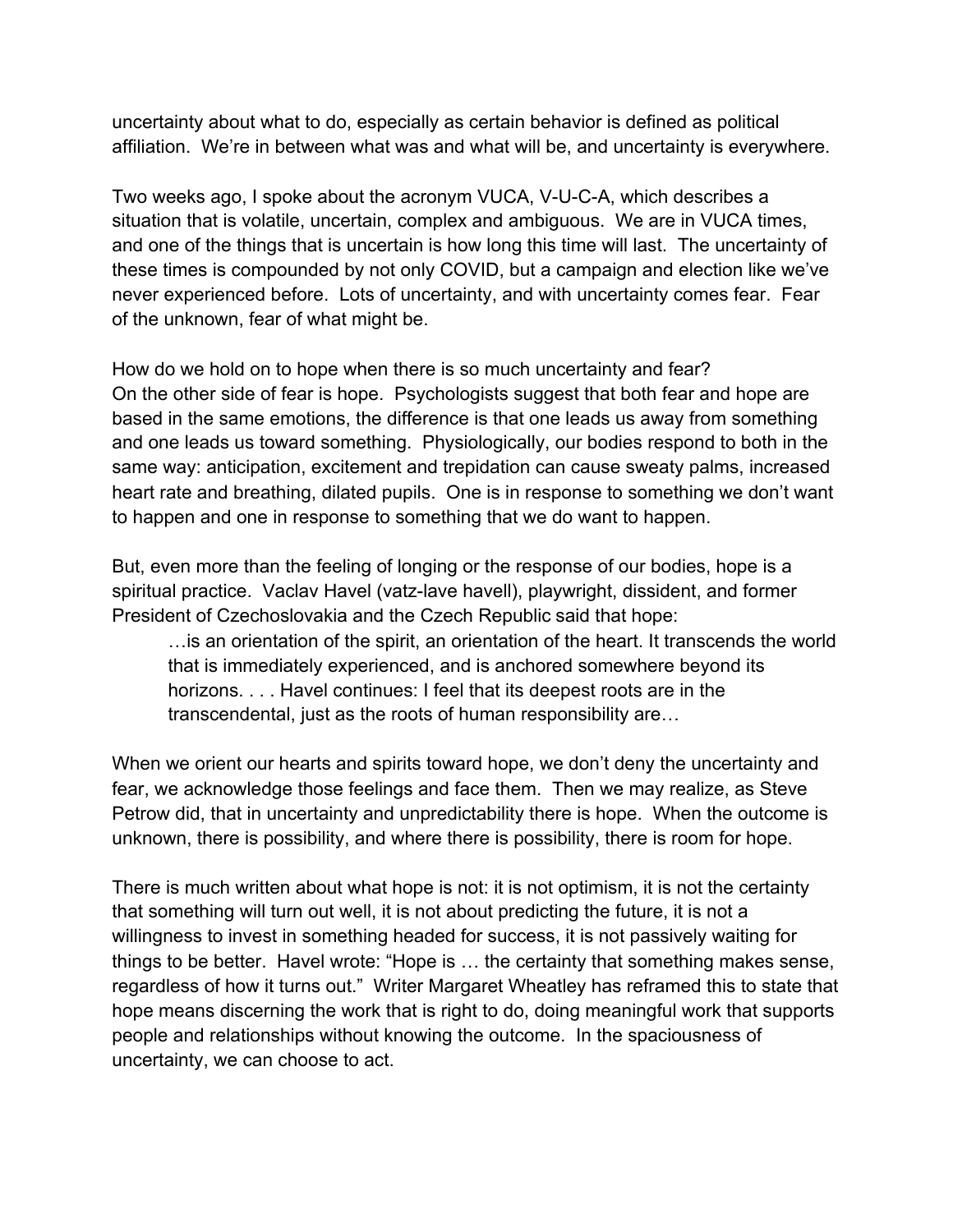Hope isn't just an orientation of the heart and spirit, it is the action that comes from that orientation. As Rebecca Solnit wrote, "Hope locates itself in the premises that we don't know what will happen and that in the spaciousness of uncertainty is room to act."

We show our spiritual orientation toward hope when we act in a way that is grounded in our values and principles. When we vote based on our values, and encourage others to do so. When we wear a mask to protect others. When we develop spiritual practices to help us navigate the uncertainty. When we work for justice. When we make a pledge in support of the mission of this community. When we hold on to hope and help inspire it in others. We might even say that we create hope when we put our "Faith in Action."

Unitarian Universalist theology asserts that hope doesn't lie in another time or place; we make no promises about a future life somewhere else. Hope is not passively waiting for heaven, for life after death, or for things to get better. Hope is an active orientation of the spirit that guides our actions for a better world for everyone; this world, right here and right now.

Holding on to hope in the midst of fear and uncertainty also requires grace for ourselves and for others. We won't get it right all the time and we struggle. I am grateful for the Tech Team and the Worship Arts Team and the staff who nod and help me prepare for the things we can control, including Plan B, and who offer their presence as I wrestle with and let go of what I can't control. They and you offer me a sense of community when I am worried, and help me remember that we are not alone.

Each Sunday morning, we light a chalice, the symbol of our faith tradition. A symbol that was created as a beacon of hope in a time of uncertainty. We light a chalice to begin meetings and classes and other gatherings. We light a chalice to help remind us of hope and to inspire us to right action and right relationship.

The spark of light within each of us doesn't have to illuminate the whole world. If we each do something, do what we can, perhaps not ever knowing the outcome, the sparks join together to create a beacon, maybe even a beacon of hope.

What we do matters. We prepare. We show up. We light a chalice. We roll with what comes. Grounded in the belief that the work of community and for justice is meaningful, transformational, work worth doing.

We lit our chalice today with these words: In the midst of it all, we wrap ourselves in the warm light of a familiar flame,

a reminder of the strength that emerges when we come together in community.